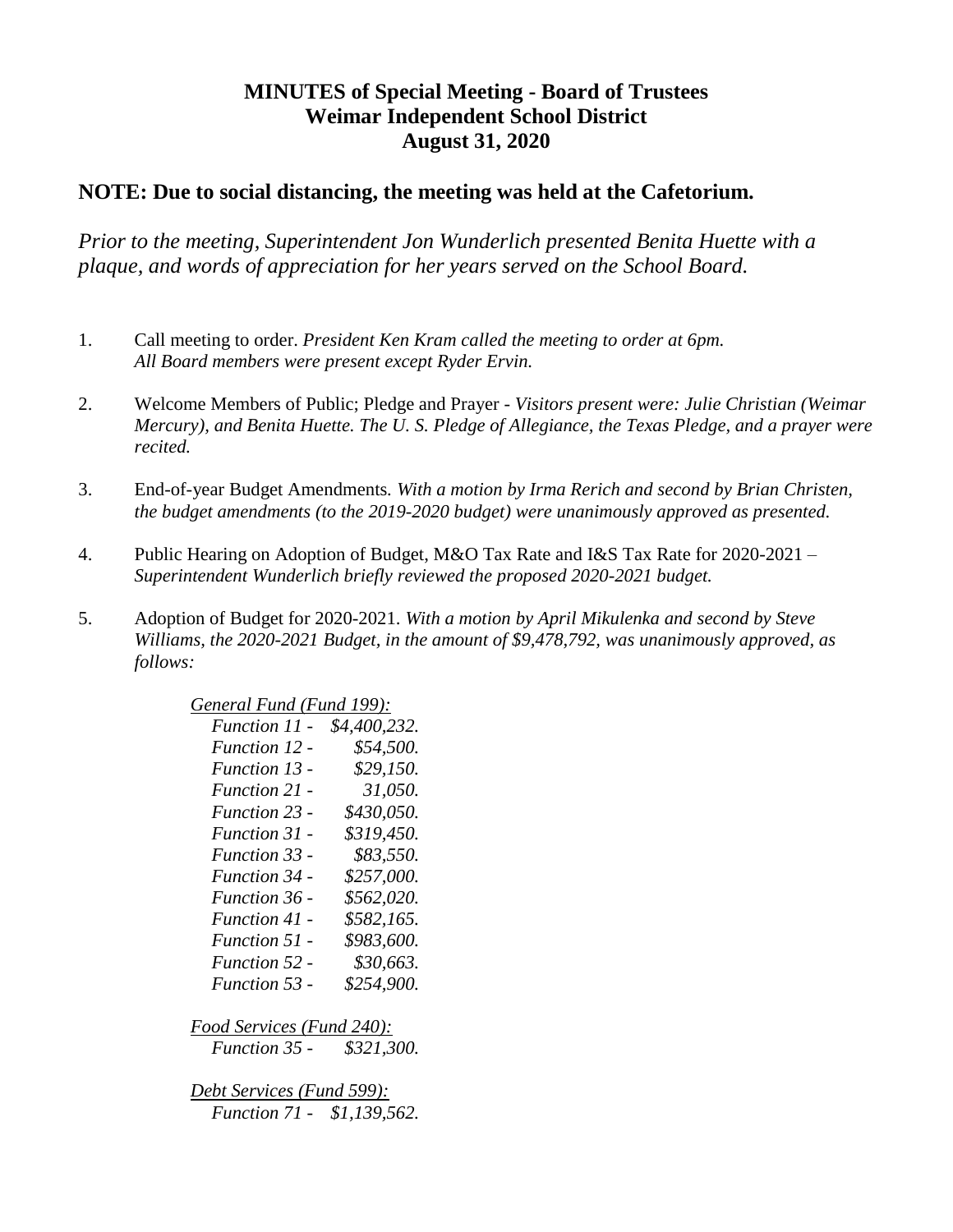- 6. Adoption of M&O Tax Rate for 2020-2021. *With a motion by Steve Williams and second by Brian Christen, the Board unanimously approved the 2020-2021 M&O tax rate of \$0.9536.*
- 7. Adoption of I&S Tax Rate for 2020-2021. *With a motion by Brian Christen and second April Mikulenka, the Board unanimously approved the 2020-2021 I&S tax rate of \$0.22.*

*SEE ATTACHED ORDINANCE SETTING TAX RATE*

- 8. Consider the Colorado County Central Appraisal District contract for tax assessment and collections. – *With a motion by Steve Williams, and second by Brian Christen; and an amendment to the motion by Steve Williams and second by Brian Christen, the Board unanimously approved the contract with the Colorado County Central Appraisal District for Tax Assessment and Collections for 2021.*
- 9. Superintendent's Report and COVID Related Issues to be addressed by the Board. *Superintendent Wunderlich reported the following:*
	- One elementary and one junior high student have tested positive for Covid-19. Appropriate protocol has been implemented at these campuses.
	- Ms. Mary Nelson passed away on August  $26<sup>th</sup>$ . She requested to have her funeral at the cafetorium, since she was part of the School Board that built the cafetorium. Services have been set for 10:00am on Saturday, September 5<sup>th</sup>. Due to social distancing, one-half capacity, or about 200 people, will be allowed to attend
	- Weimar ISD Remote Learning Asynchronous Model, which will be submitted to TEA for approval, was briefly discussed. With a motion by Irma Rerich and second by Brian Christen, the Weimar ISD Asynchronous Plan for the 2020-2021 school year was unanimously approved.

Adjournment. *With no further business before the Board, President Ken Kram adjourned the meeting at 6:50pm*